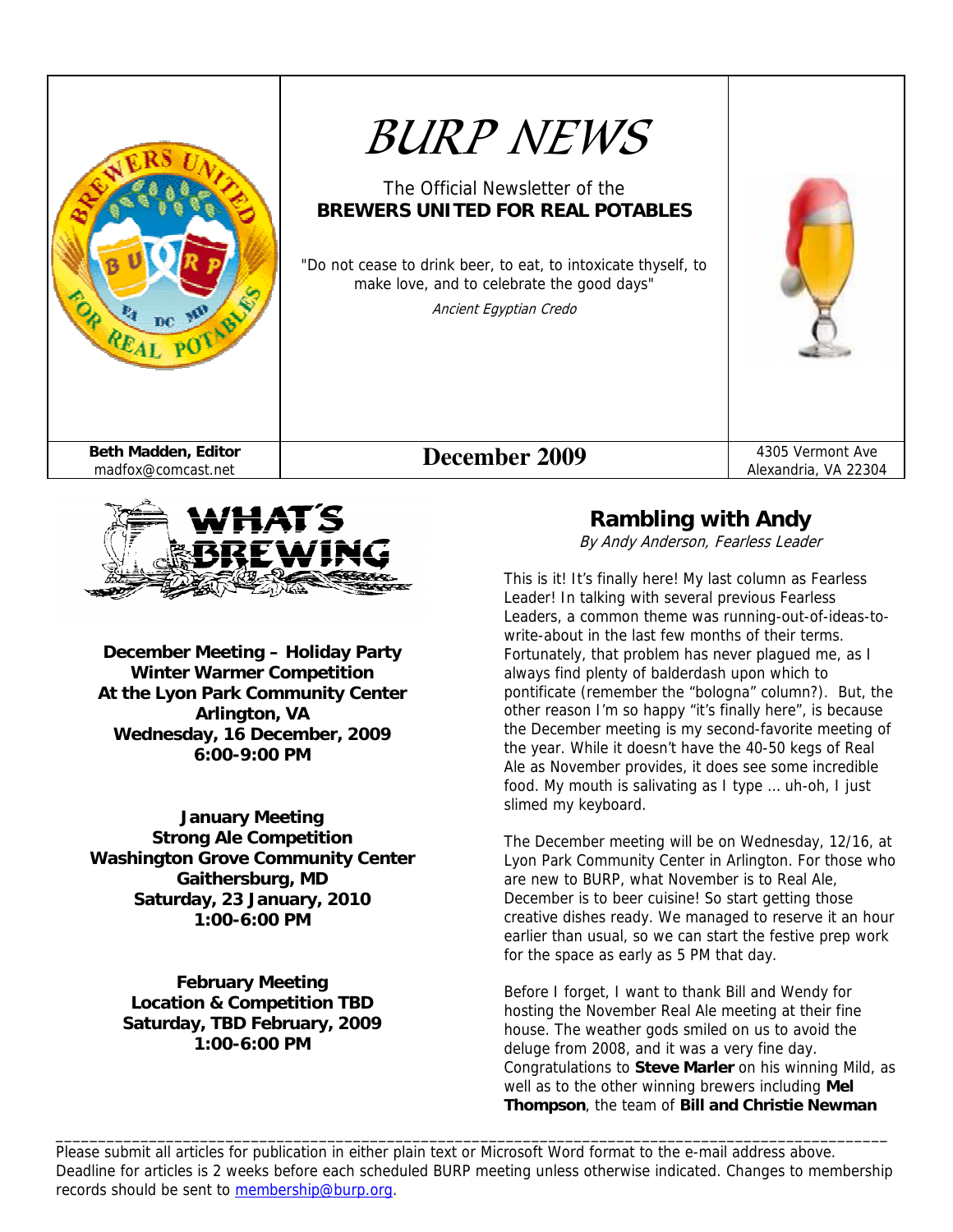and **Gregg Weisz**, and the team of **Tom and Colleen Cannon and Pat and Janet Crowe.** Interesting. You know what the common denominator was in all of these winning beers? Low alcohol. The winning beers were a Mild, a Scottish 60/-, and two Ordinary Bitters. But they were all tasty beers.

The December meeting, aside from eating to our hearts' content, is also when we finish voting on people for BURP Offices. By the time you read the newsletter, the electronic voting system should be up on www.burp.org. I encourage you to vote on-line, but for you traditionalists (i.e. Luddites), there will be paper ballots at the Lyon Park Community Center. There are no contested offices this year, so there should not be any issues with voting problems. On the other hand, I am acting as the Election Commissioner, so there's always the possibility of irregularity (voting, not constipation).

This year is rapidly coming to a close. I really want to thank my fellow officers for all the fine work they did this year: **Robert Stevens, Tim Artz, Christine Johnbrier, AJ Delange, Bill Ridgely, Beth Madden, Jamie Langlie, Paul Langlie, and Bob Kepler**. I never would have lasted the year without all of your help and support. Gee, it's easy being Fearless Leader when your fellow officers pick up the slack  $\odot$ 

In the meantime, go brew a beer!

Cheers, Andy

#### **From the Ministry of Culture**

By A.J. deLange and Christine Johnbrier, Co-Ministers of Culture

As we approach the December meeting (at which we don't basically have to do anything but enjoy ourselves), it seems appropriate to use this, our last BURP Newsletter column, to say "Thanks" to all those of you who made the competitions this year as good as they were. Special thanks, of course, go to those who put in lots of hours and did lots of dirty jobs to make SOFB a big success, but we also need to remember those who gave up their socialization opportunities at the monthly meetings to judge at those competitions. And, of course, we need to recognize that if members didn't brew the beers that were entered in the contests, there wouldn't have been any. So thanks to them too.

We look forward to lending the benefits of our experience (and our labor) to Colleen and Wendy and hope that they will find this Ministry as rewarding as we did.

And the final note: The December competition style will be, as it has been for years, Winter Warmers, which is a pretty broad category that generally means high octane (so be careful) and spices. The competition is not formal – BURPers in attendance will select the winning beer, by popular vote, from the beers they have been sipping all evening. In other words, any beer you bring to the meeting is in the competition. Bottles of various sizes and shapes, growlers, jugs, kegs, jockey box setups, etc. are all fine ways to bring your entry, but keep in mind that space is somewhat at a premium.

Cheers!

# **Join Your Fellow BURPers for the Annual Potluck Holiday Banquet Wed, December 16!**

The December BURP meeting will be our Annual Potluck Holiday Banquet. This fabulous feast will be held at the Lyon Park Community Center in Arlington, VA on Wednesday, Dec 16. Doors will open at 5:00 PM for those who wish to help set up and decorate. Festivities will begin at 6:00 PM, and we ask that everyone be out of the facility by 10:00 PM. As always, volunteers are needed to help with decorating, setup, and cleanup following the banquet. If you would like to assist, please contact Holiday Banquet Coordinator **Steve Marler** at marler.stephen@dol.gov.

As with previous banquets, everyone should plan to bring a dish of their choice. In past years, there have been a wide variety of appetizers, soups, salads, main courses, and desserts. We hope this tradition carries on. It has also been a longstanding tradition to use beer in dishes if at all possible, so be creative. Try to provide enough food for at least 6-8 people. All dishes should be prepared ahead of time as much as possible. However, there are full kitchen facilities available for our use at the Center, so if you need to finish or bake something onsite, you will have that capability. If you do use the kitchen facilities, we ask that you clean up after your dish is ready. Electrical outlets and power strips will also be available for crock pots and hot plates.

In addition to great food, the holiday banquet is always a showplace for homebrewed holiday beers. This year will again feature a holiday Winter Warmer beer competition. All in attendance will have a chance to vote on their favorite beer, and ribbons will be awarded to the winners. While kegs are preferred (so everyone will have plenty of holiday cheer to imbibe), bottled beers and growlers are also welcome in the competition.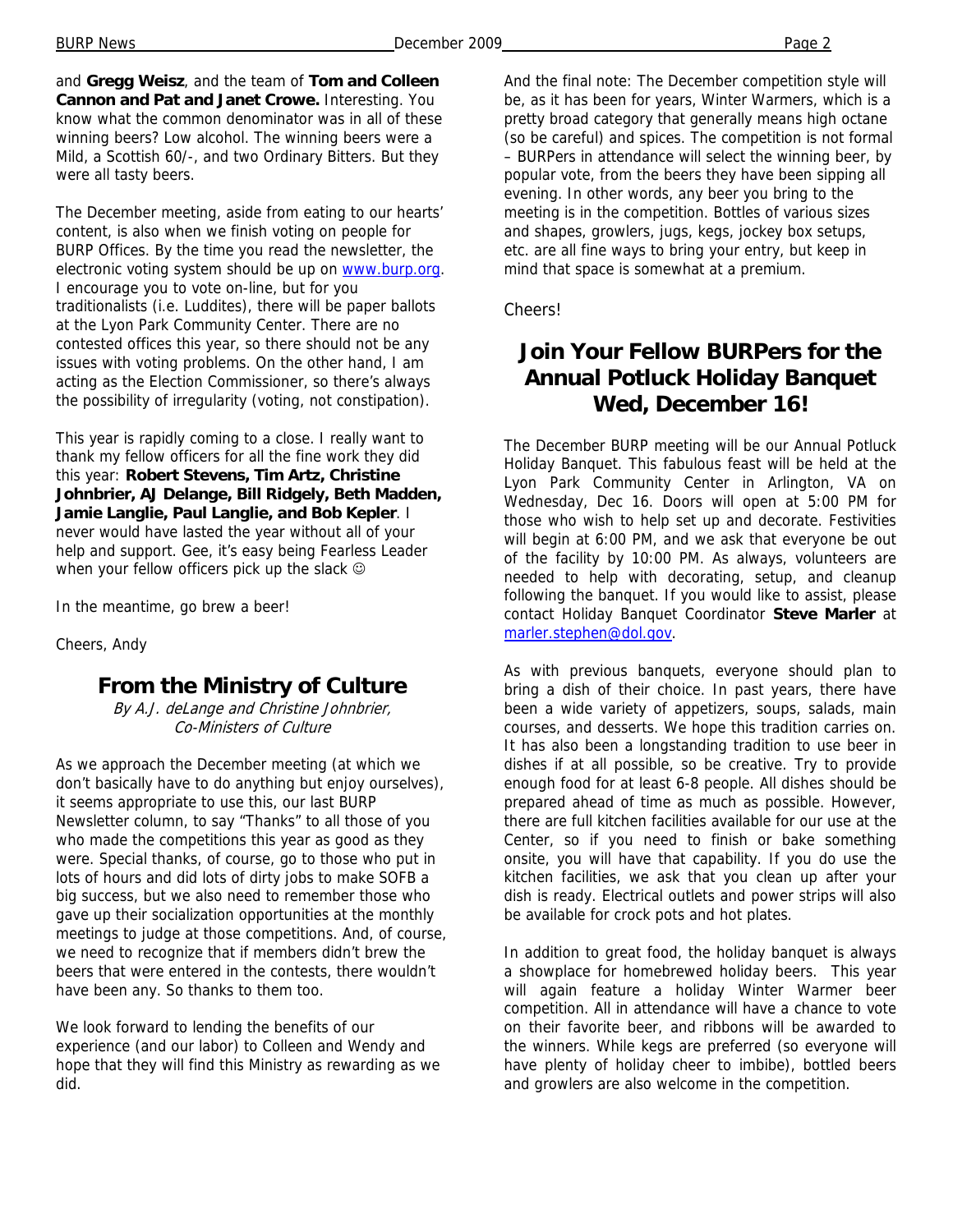BURP News **December 2009 Page 3** 

The other featured event will be the election for BURP's 2010 officer corps. Election of officers can be done online at the BURP website, but for those lacking web access, paper ballots will be available at the meeting. Officer candidate statements are printed elsewhere in this newsletter.

The holiday banquet is always one of BURP's premier events and an opportunity for you to show off both your cooking and brewing skills. Don't miss the fun. Join your fellow BURPers for a feast to remember!

# **BURP Election 2009 Online Voting Open!!**

Voting will be on-line from Wednesday, December 2 through Tuesday, December 15 at

http://burp.burp.org/Default.aspx?tabid=1000 (login required). Members also will have the option of casting a vote using a paper ballot at the December meeting on Wednesday, December 16.

BURP offices are:

- Fearless Leader (President)
- Minister of Culture (Competition Organizer)
- Minister of Enlightenment (Organizes Seminars, Classes, Workshops)
- Minster of History/Libeerian (Manages the Club Library and Historical Records)
- Minister of Finance (Treasurer)
- Minister of Truth (BURP Newsletter Editor)
- Minister of Propaganda (Membership)

The BURP Officer position descriptions and candidate statements are as follows:

#### **Fearless Leader** (President)

**Duties**: Coordinates BURP activities with other officers. Makes announcements at meetings. Represents BURP to the public. (Which means that you can send articles to your relatives, who will do almost anything to avoid telling their neighbors what you do for fun). Initiates and coordinates major BURP activities (conferences, festival participation, etc).

#### **Candidate: Robert Stevens**



**Candidate Statement:** I

have been a BURP member for 15 years and previously served as Minister of Finance and Co-Minister of Culture. Although BURPers share a common interest in homebrewing, BURP has over the years become

much more then a club of homebrewers. It has become a vibrant community of friends. While maintaining the club's home brewing roots, BURP members need to channel this vitality to accomplish the club's goals. In order to help the members work cooperatively together, I have decided to run for the position BURP Fearless Leader.

First of all, I would like to thank some of the current BURP officers for their service. **Paul Langlie, Christine Johnbrier and Beth Madden** have for a number of years put their heart and soul into making BURP run effectively. **Andy Anderson, A.J. Delange and Bob Kepler** also have been vital to BURP running smoothly this year. Since these Officers will not be returning next year, this coming year will definitely be a transitional year. The difficulty in filling the Newsletter editor position is just one example of how we are already feeling this void.

In an attempt to compensate for the departing officers, one of my main focuses this year will be creating new opportunities for the BURP members to become involved in the club's activities. We are a creative and interesting lot. BURP is a member-run club, and we do our best work when we pool our talents together. I will encourage the officers to develop work groups to assist them to conduct the club's business. By doing so, the officers can expand the club's activities and functions. It also will provide the manpower to make sure the club continues to provide the high quality competition and educational events that BURP is known for and BURPers expect. So think about how you would like to help, because I will be asking.

Last year, the club focused on re-incorporating BURP and revising BURP.org. I would like to finish these projects next year. We need to complete the applications process so BURP can become a non-profit social club. This is not only important for liability reasons, but currently, BURP is limited in how it can manage its financial assets. The incorporation committee also discussed a number of organizational changes. I would like to try out some of these suggestions, such as an Advisory Committee, to determine if any of them have any merit. **Paul Langlie** has decided to concentrate on the technical side of BURP.org, and a new work group will focus on revising the content of BURP.org, so we will not be electing a Minister of the Web at this time.

Since BURP is a homebrewing social club, it is meant to be fun. I will work with the other Officers and Club Members to create and maintain interesting events so we can enjoy ourselves and our friends. Thanks for your vote, and I look forward to having a great year working with you.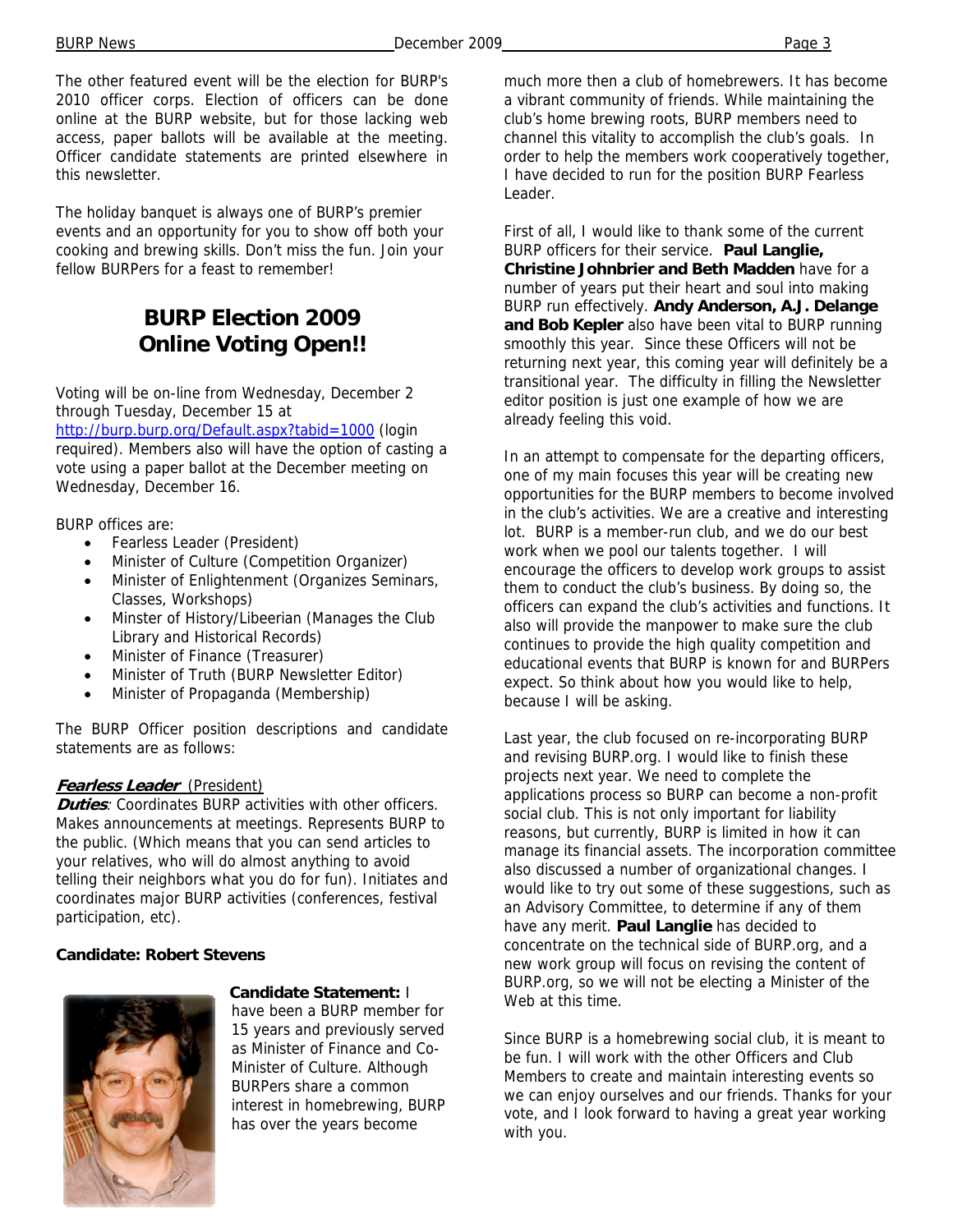#### **Minister of Culture** (Competitions)

**Duties:** Runs monthly club competitions and writes articles about styles for the BURP News. Orders awards for contests. Is the competition organizer for the Spirit of Free Beer, but may recruit someone for this job. May organize trouble-shooting corner at meetings.

#### **Candidates:** Team of **Colleen Cannon** and **Wendy Aaronson**



**Co-Candidate Statement:** We love to compete and we love to have fun while competing even if it means dragging our butts out of bed at 4 am and jumping into

brisk 64 degree lake water, bicycling over a mountain and running a course that has a 10% grade. So, who is better qualified to be Ministers of Culture?

Our goal is to increase the number of brewers who enter competitions, expand the judge pool, and boost volunteerism. Besides competitions that adhere to BJCP guidelines, we will include several no-style competitions that encourage teamwork, creativity and great tasting beer. To expand the judge pool, we propose judging some of the competitions off-line, using taste panels, and bribery. We will seek your input on ideas that will make competitions fun, encourage more homebrewing and increase participation. Our biggest challenge will be Spirit of Free Beer (SoFB). It may look like the competition runs by itself, but that's because a huge amount of leadership and work are necessary for it to be successful. Volunteer for the SoFB team and we guarantee that it will be a fun and rewarding experience.

So, who are you going to vote for? Team Cannon/Aaronson!

#### **Minister of Enlightenment** (Education)

**Duties**: Organizes educational sessions about brewing



techniques or particular styles. Sets up yearly preparation courses for the BJCP exams. Holds premeeting commercial beer tastings to assist club members in honing style recognition skills.

#### **Candidate: Tim Artz**

**Candidate Statement:** I am running once again for the position of Minister of Enlightenment. I set some ambitious goals for the past year, and for the most part, those goals were achieved.

We had some scientific workshops, instituted what we hope is an annual cider event, and learned about gadgets, advanced brewing, and mead-making.

In the coming year, I will once again be looking to you, the members of BURP, for ideas and energy to support an educational agenda that best meets our common desire to brew better beer. Some ideas are already coming in, and we already have the next session planned for January. It will be a Lambic blending session with **Dave Pyle**. This is for serious folks who will be making their own wild-fermented beers. See me to sign up for this class. Attendance will be limited.

Also, I have written several times about a Sake class. This was an idea that several folks brought to me when I made a club survey early last year. So far, the number interested in this class is very low. That's OK, I will still forge ahead!

I hope to receive your vote for Minister of Enlightenment, and I will count on you all to step forward to share your ideas and know-how with your fellow BURPers. Two keys to a successful BURP educational program: your desire to learn, and your willingness to pitch in and share what you know.

#### **Minister of History** (Libeerian/Historian)

**Duties**: Maintains the BURP Libeery, a great resource, which is underutilized. Sends the BURP goon squad after people who have not returned Libeery material. Writes interesting articles based on libeery resources for BURP newsletter. Maintains the club archives and serves as de facto club historian.

#### **Candidate: Bill Ridgely**

**Candidate Statement:** I am honored once again to be nominated as BURP's 2010 Minister of History & Libeerian. The work on the club li-beery is at least partially done - the collection has been paired to the



most essential volumes and periodicals, and the li-beery page on the BURP website has been fully updated. Now, I need to update some of the aging volumes in the collection and add a few new books (with the approval, of course, of next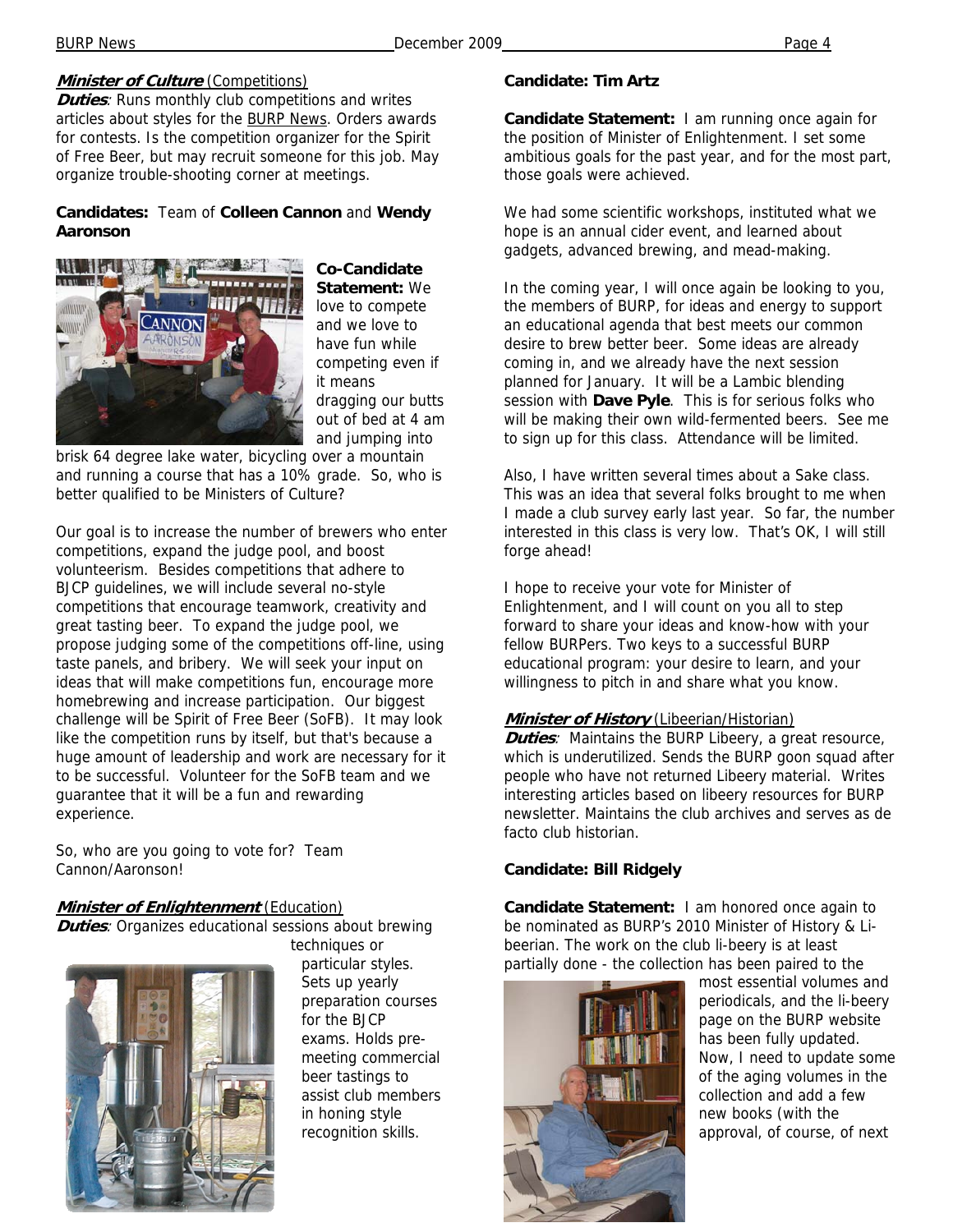year's officers). I think I can do this with a very reasonable budget. My growing list of proposed purchases includes some of the CAMRA beer travel guides, completion of the Brewers's Assn beer style series, several homebrew recipe books, and update of some classic homebrewing technical books. And as always, I encourage BURP members to utilize the resources of the li-beery and recommend new titles.

On the historian side of the equation, I plan to continue writing my monthly column for the newsletter. I also plan to start reorganizing all of the archival material (BURP newsletters, newspaper and magazine articles about the club, photographs) into a more coherent and usable collection.

I appreciate your vote and confidence in me as keeper of the BURP flame. Cheers, Bill

#### **Minister of Prosperity** (Treasurer)

**Duties:** Knows where the money comes from and where it goes. Maintains the BURP bank account. Participates heavily in financial forecasting issues, such as "can we afford to front the money for club memorabilia". Makes reimbursements when presented with appropriate receipts.

#### **Candidate: Mark Hogenmiller**



**Candidate Statement**: I ask you to support me to be your next Minister of Prosperity. As our nation's President has asked for transparency and accountability in spending our tax dollars, I can provide the same with your membership contributions. I feel I can carry on the tradition that our previous club officers have done in bringing and maintaining discipline to the club's financial process. I

also believe the club officers should work together to provide a stimulus package, to reinvigorate the club's primary mission of better supporting the home brewing community with new ideas and opportunities to expand their horizons. This will be done in supporting your officers, while providing the checks and balance, which has allowed our club to prosper even in these times of bailouts.

### **Minister of Propaganda** (Membership)

**Duties**: Serves as BURP'S point of contact with folks who are interested in joining. Maintains the club membership database and electronic newsletter notification e-mail list. Prints the membership cards. Sends out renewal notices.

#### **Candidate: Jamie Langlie**



**Candidate Statement:** If reelected as your Minister of Propaganda, I pledge to continue to spread the good word about BURP far and wide and to

welcome newcomers into the fold. During my tenure in 2009, I organized a successful BURP/Worthog outreach booth at the NOVA Brewfest that brought several new members into the fold. Such events are great opportunities to teach people about our awesome hobby and to invite them to join BURP. I definitely would like to continue promoting creative membeersip-related activities in 2010.

My most important goal for 2010 is to work with fellow officers to establish on-line payment capability at burp.org for dues and other Club activities. Other goals include to:

- $\triangleright$  Add a feature to the website that would make it easy for members to update their own contact information, as needed.
- $\triangleright$  Ensure that all members receive their membeersip cards in a timely fashion.
- Increase member benefits by working with our BURP business sponsors to identify more savings opportunities for card-carrying members.
- $\triangleright$  Include new member profiles in the *BURP News* on a regular basis.

Your ideas for improvements are always welcome.

Thank you for your vote!

#### **Minister of Truth** (Newsletter)

**Duties**: Edits the **BURP News** and gets it to you in time for you to know when and where the next meeting is.



Solicits articles and people to be meeting reporters. Serves as BURP's Secretary for its official functions.

**Candidate: Larry Koch**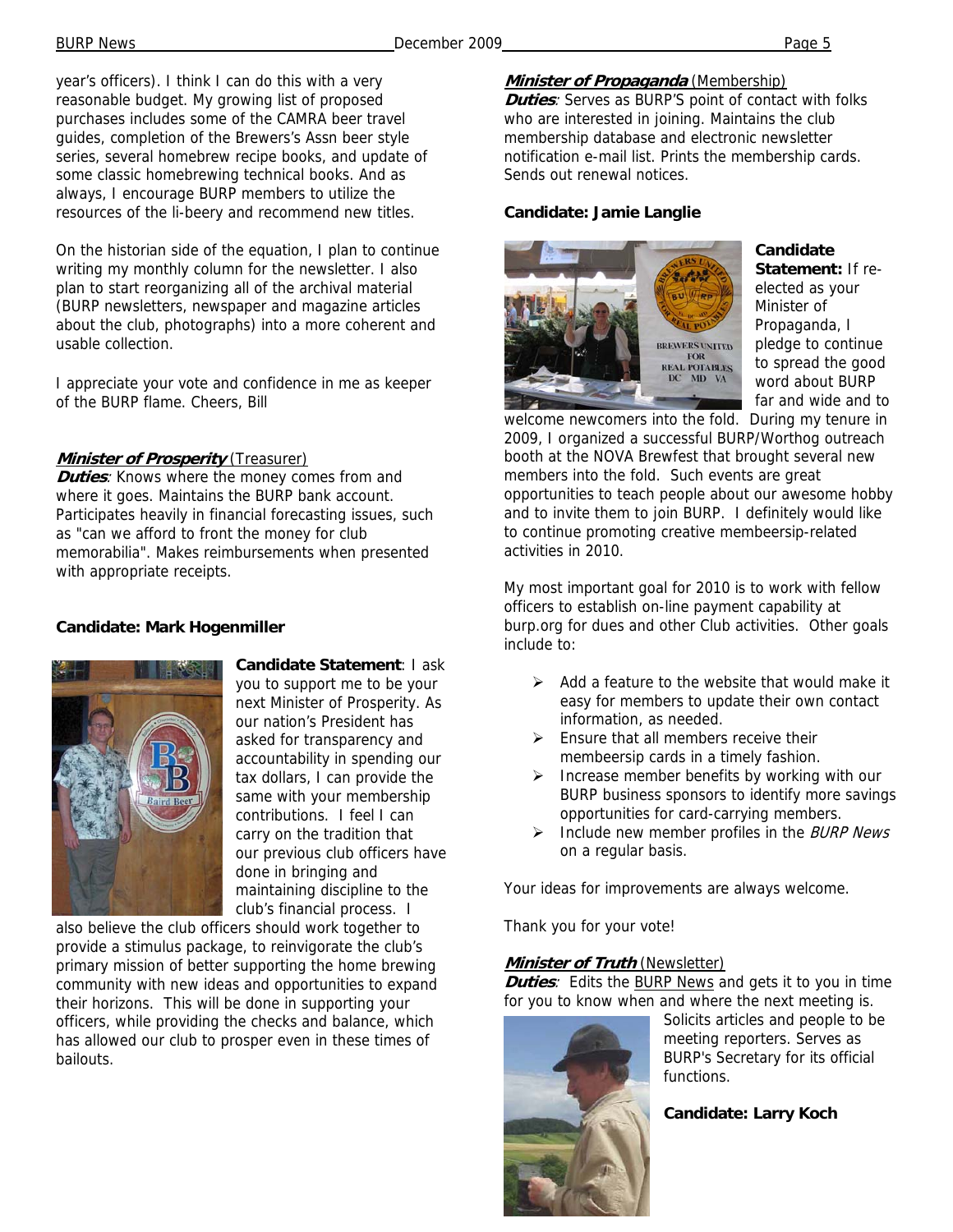**Candidate Statement:** I am honored to be considered for the office of Minister of Truth. My promise to BURP is to compile and deliver every issue of BURP News in the high quality to which we have become accustomed.

# **BURP 10 and 20 Years Ago**

Compiled By Bill Ridgely

#### **20 Years Ago, Dec 1989**

The second annual BURP Holiday Banquet was held on Dec 14 at the Oxon Hill Jaycee Center in Ft Washington, MD. Since the previous year's inaugural banquet had been held at a commercial establishment (Colonel Brook's Tavern in D.C.), this was the first potluck banquet, with BURP members providing all of the festive dishes (using the "made with beer" theme that has prevailed at all subsequent holiday events). Club VP **Dick Roepke** arrived early to decorate the hall for the season, and his handmade table centerpieces were deemed a real delight by all. As we have all learned over the years, great homebrewers also tend to be great cooks, and club members outdid themselves on this occasion to provide some fantastic main courses and desserts. Notable were the "Smoked Sausage Soup" contributed by **Roger Allers** and the memorable Rum Cake baked by **Emily Michelsen**. Following the meal, the club was privileged to receive an address by **Gary Heurich**, whose grandfather **Christian** was the operator of the last independent brewery in Washington, D.C. prior to the craft brewing revolution. The brewery was sited in Georgetown where the Kennedy Center is now located. Gary was about to embark on an effort to bring back his grandfather's flagship maerzen beer through his newly established Old Heurich Brewing Co. The beer was to be contract brewed initially, starting in early 1990, but Gary hoped to build a brewery of his own in the D.C. area in the near future (a dream which, alas, never became a reality). Following the talk, Gary autographed posters showing the original Heurich brewery downtown. Club business conducted at the banquet included presenting awards to members for club service over the part year, taking nominations for 1990 club officers, and accepting a proposal for a club "Homebrewer of the Month" program. The meeting concluded with an exceptional raffle, prizes being donated by many club sponsors and friends, including local homebrew shops, breweries, and beer emporiums.

The combined Dec-Jan issues of the BURP News marked the conclusion of the first year under the editorship of **Erik Henchal**. Erik thanked those who had contributed excellent articles to the newsletter, including such esteemed writers as **Jim Dorsch** and **George Rivers**, both of whom went on to bigger and better things in the beer writing world. The majority of the newsletter was taken up by two comprehensive reviews of 1989 BURP happenings by the club's own "frugal brewer" and punster-extraordinaire **John Gardiner**. John's "Raise Your Stein to BURP '89" covered the gamut of activities beginning in January ("We elected oysters, shucked officers, and enjoyed beer tastings") and ending in December ("December's meet rounded out the year. Unfortunately, Howard had the same effect on Emily"). Yes, BURPer **Emily Michelsen** was pregnant with her 2nd child at the time. John's other article offered gracious kudos to the many folks who provided service and sponsorship to the club over the past year. The title said it all - "Heros, Sheros, and Berose" (the last being a nice shoutout to **Mark Weiner** of Berose Liquors, one of the club's most generous supporters over many years).

#### **10 Years Ago, Dec 1999**

BURP's annual holiday banquet was once again held at the Oxon Hill Jaycee Center in Ft Washington, MD on Dec 8. As always, club members outdid themselves with copious quantities of great home-cooked food, with the majority of appetizers, main dishes, and desserts made with beer as one of the ingredients (Can you say "Chocolate Stout Cake"?). During the proceedings, the long-awaited "p-Champagne" competition, the last of Fearless Leader **Steve Marler's** special competitions for 1999, was judged by all attending. There were some excellent examples of sparkling wine presented, and the final decision was tough, but in the end, the winners were: 1st place, **Betsy Kliks, Bob Kepler, & Steve Marler**; 2nd place, **Ralph Bucca**; and 3rd place, **Steve Marler** (Do I detect a fix here somewhere?). Following the meal and competition, Steve presided over the "meeting" portion of the meeting, giving out some fine beers to those who contributed so much to the success of the club over the past year. Finally, nominations were taken for the first BURP officers of the new millennium. Sadly, longtime BURPers and 1999 newsletter editors **Delano & Katy DuGarm** announced that they would be leaving for a new life in Minnesota on January 10. Their many friends wished them well, and fellow BURPers **Jamie & Paul Langlie** graciously volunteered to take over newsletter editing chores in the upcoming year. Some nice photos from the holiday party can be seen on the BURP website at

http://burp.org/meetings/199912.htm (love that big hair on **Colleen Cannon**!).

The contents of the combined Nov-Dec 1999 issue of **BURP News** were covered in last month's historical column.